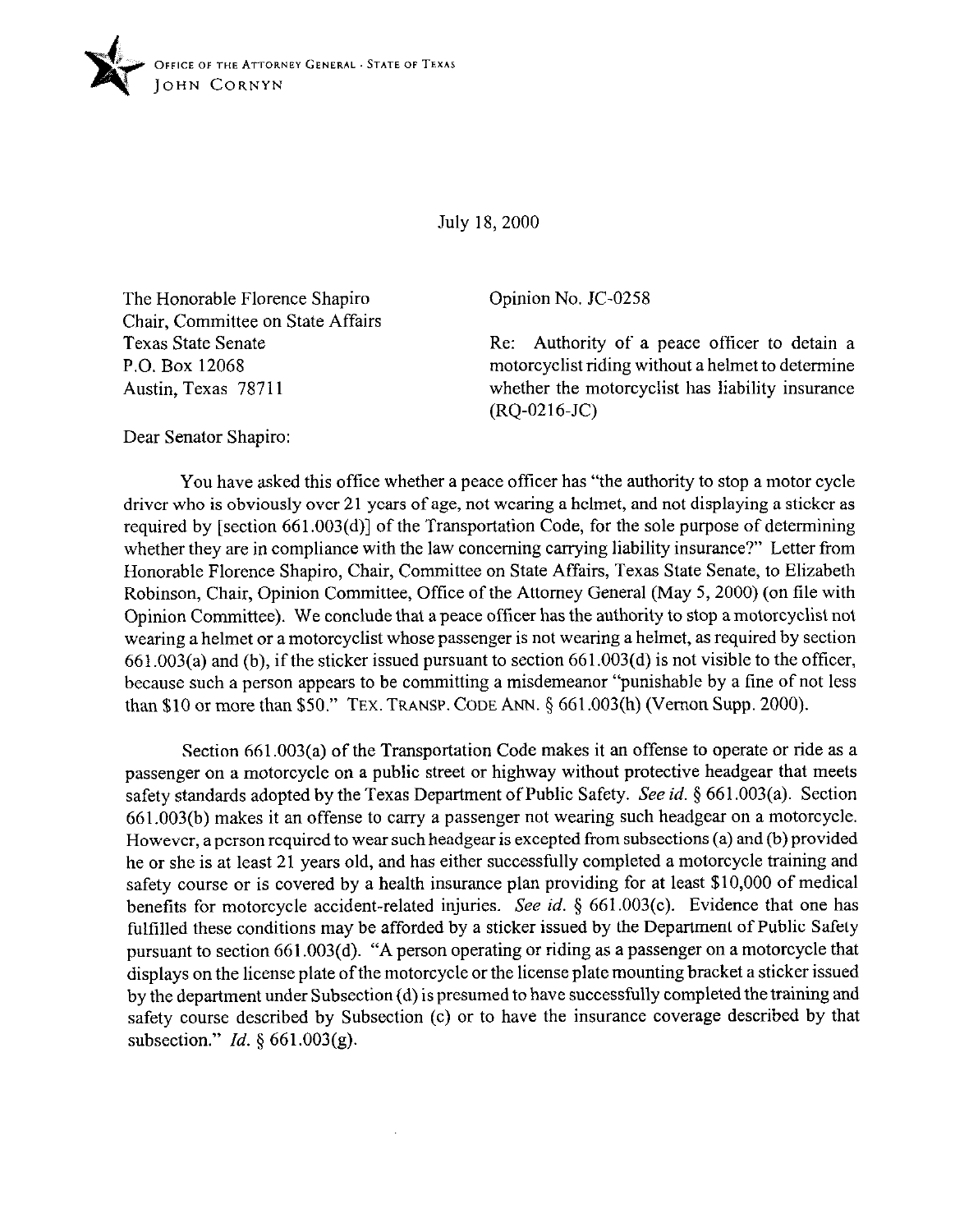As we understand your question, it is whether a peace officer may stop a motorcycle rider not wearing a helmet who fails to display the sticker in question, and thereupon to inquire as to whether the rider has the requisite insurance. We conclude that in such a case the officer is acting properly. In this circumstance, so far as the officer can tell the motorcyclist is violating the helmet law. The officer has the power, pursuant to article 2.13 of the Code of Criminal Procedure, to stop a motorcyclist he perceives to be committing a misdemeanor. **See TEX. CODECRIM. PROC. ANN.** art. 2.13(a) (Vernon Supp. 2000).

A representative of the Texas Motorcycle Rights Association argues that motorcyclists' rights are violated when they are stopped in the situation you describe: "If we are driving our automobile, despite a law that requires that we have insurance to do so, we are assumed to be in compliance and not subject to stop. If f we are on our motorcycle aren't we accorded the same privilege of assumed compliance . . . ?" Letter from Sputnik, State Chairman, Texas Motorcycle Rights Association, to Elizabeth Robinson, Chair, Opinion Committee, Oftice of the Attorney General (Apr. 25, 2000) (on tile with Opinion Committee). This argument is unavailing.

The situation which is most directly analogous to driving a motorcycle without a helmet and without the requisite sticker is driving an automobile without the valid inspection sticker required by section 548.602 of the Transportation Code. The operator of such a car may expect to be pulled over just as certainly as the helmetless motorcycle rider. The sticker mandated by the helmet law and the inspection sticker serve precisely the same function in these situations. They are meant to inform the police that the operators of these vehicles are acting within the law. The absence of either of these stickers, on the other hand, suggests that such is not the case. In either instance, then, it is reasonable for the police to stop the vehicle to insure compliance.

Accordingly, we conclude that a peace officer has the authority to stop a person operating a motorcycle without a helmet, or carrying a passenger without a helmet, if the motorcycle operator does not display on his license plate or license plate mounting bracket a sticker issued pursuant to section 661.003(d) of the Transportation Code.